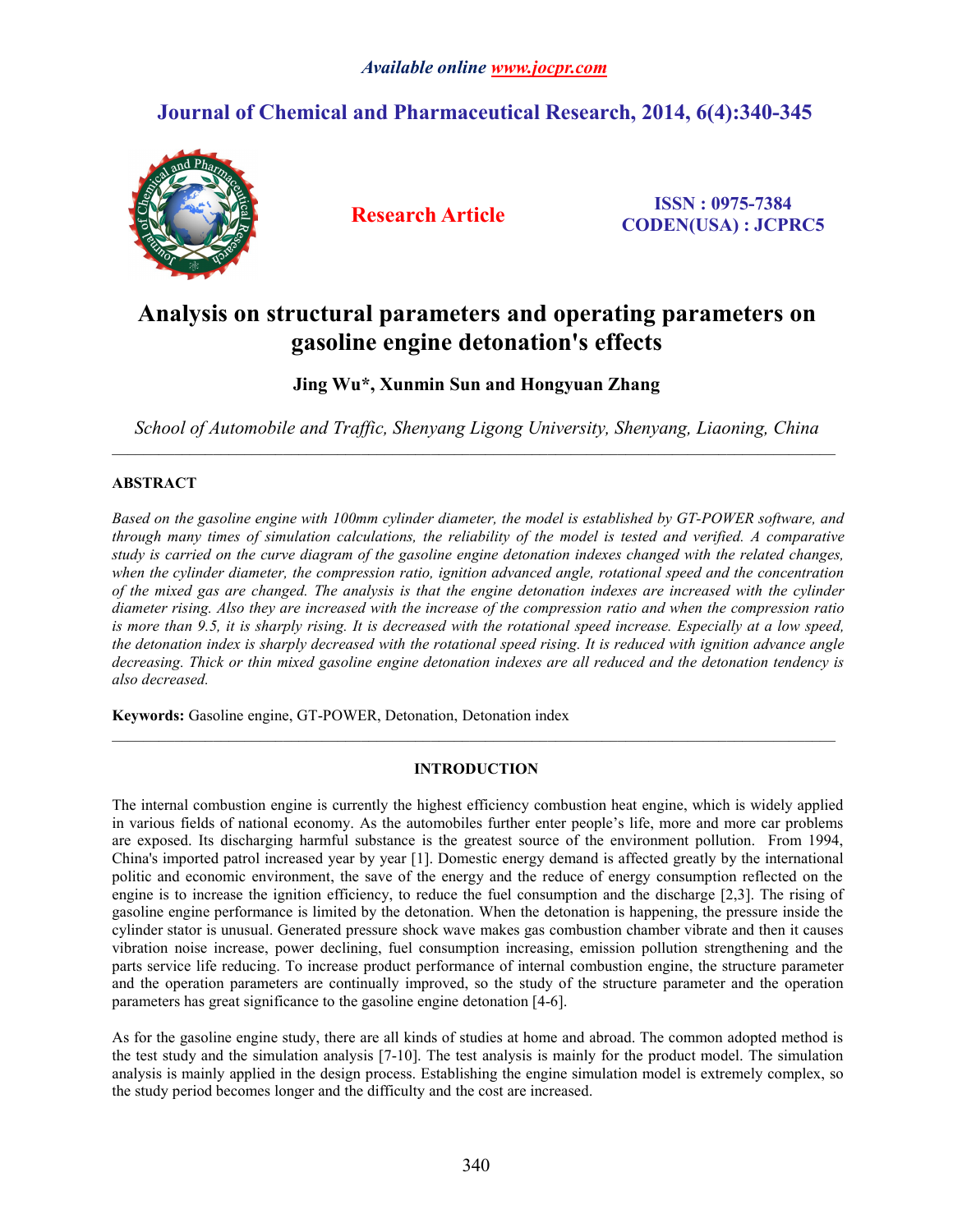The referred method in this article is the use of GT-POWER engine simulation analysis software developed by American Gamma Technologies Corporation. Through establishing the GT-POWER model, the simulation analysis of the effects of the structural parameters and the operation parameters to gasoline engine detonation is carried on. The results show that the analyzing results by this method are reliable, the calculation time is short and the working difficulty and the cost are declined.

*\_\_\_\_\_\_\_\_\_\_\_\_\_\_\_\_\_\_\_\_\_\_\_\_\_\_\_\_\_\_\_\_\_\_\_\_\_\_\_\_\_\_\_\_\_\_\_\_\_\_\_\_\_\_\_\_\_\_\_\_\_\_\_\_\_\_\_\_\_\_\_\_\_\_\_\_\_\_*

## **2.PROTOTYPE PARAMETERS AND RESEARCH METHODS**

Testing engine is a single-cylinder gasoline engine. The structure parameters of gasoline engine are seen in Table1.

| Project                                      | Parameter                                                      |  |
|----------------------------------------------|----------------------------------------------------------------|--|
| Form of an engine                            | Single cylinder, four stroke, non supercharged gasoline engine |  |
| Cylinder diameter                            | 100 <sub>mm</sub>                                              |  |
| Route                                        | 100 <sub>mm</sub>                                              |  |
| The compression ratio                        | 9.5                                                            |  |
| The maximum diameter of the gas saving valve | 40 <sub>mm</sub>                                               |  |
| Ignition advanced angle                      | $-20$                                                          |  |

|  | Table1: The main structure parameter of the gasoline engine |  |  |  |
|--|-------------------------------------------------------------|--|--|--|
|--|-------------------------------------------------------------|--|--|--|

Prototype GT-POWER model is seen in Fig. 1.



**Fig. 1: GT-POWER simulation model of a single cylinder gasoline engine**



**Fig. 2: The best curve diagram**

In accordance with the mathematical model of gasoline engine, the engine working process is carried on the simulation calculation and this model is used to change the structure parameters and the operation parameters. Based on the change of the speed, the structure parameters and the operation parameters are altered. Through GT-POWER, comparing the parameters of the same change, the related curve diagrams are formed. Select their common changing laws to analyze their effect on the gasoline engine detonation. Calculation process is seen in Fig. 2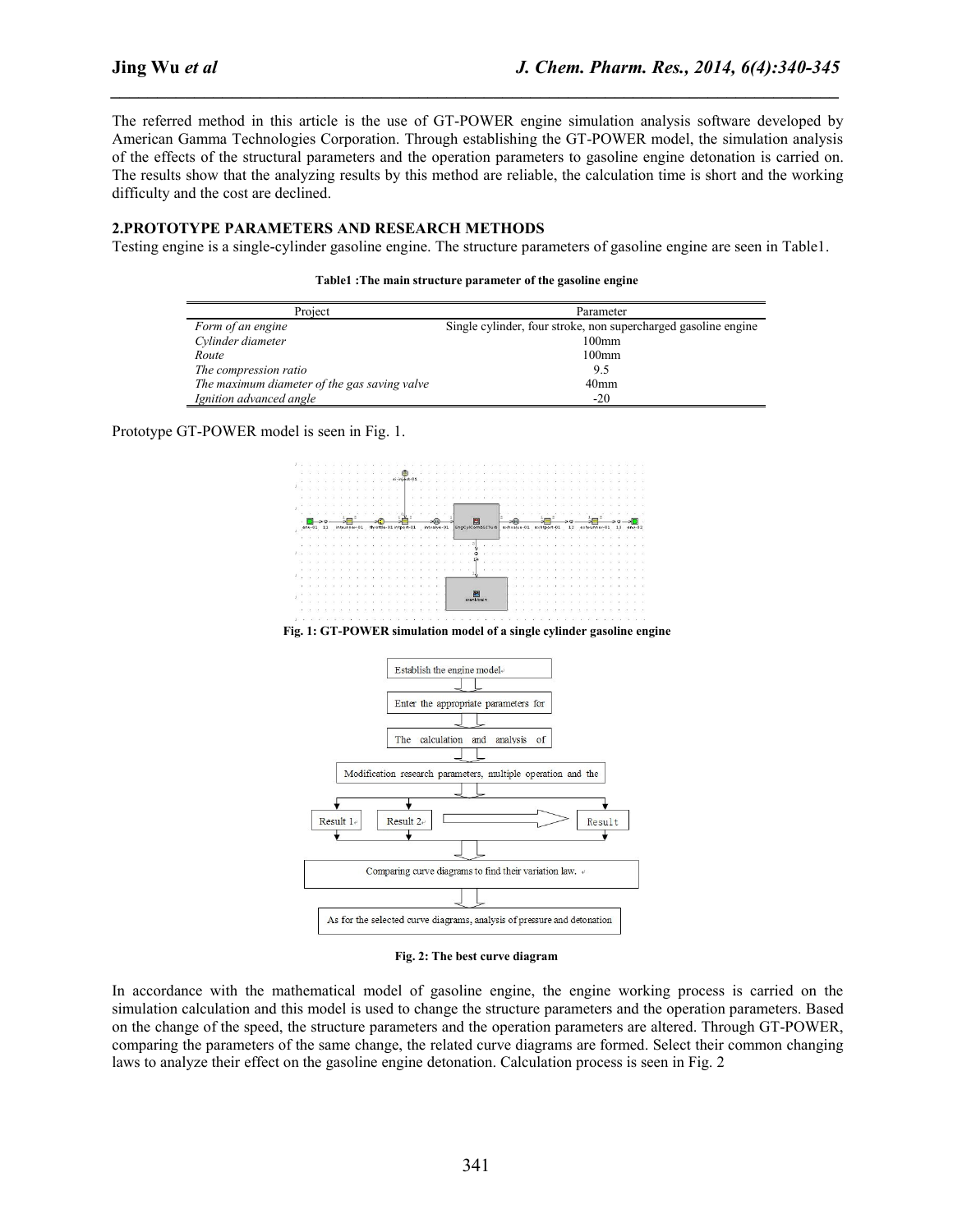## **3.THE STRUCTURE PARAMETERS EFFECT ON THE GASOLINE ENGINE DETONATION**

**3.1 The Cylinder Diameter Effect on the Gasoline Detonation**

The cylinder diameter is the important structure parameter. It is the direct method to enlarge the engine power. Because the gasoline engine is affected by the detonation, the diameter of the air cylinder is not more than 110mm. For the simulation reality, the maximum changing cylinder diameter is 110.The rotational speed of gasoline engine is 2600r/min. When the other parameters will not be changed, select 6 kinds of the cylinder diameters between  $85~\sim$ 110mm (the step is 5mm) to carry on the simulation calculation, the calculating results are seen in Fig. 3

*\_\_\_\_\_\_\_\_\_\_\_\_\_\_\_\_\_\_\_\_\_\_\_\_\_\_\_\_\_\_\_\_\_\_\_\_\_\_\_\_\_\_\_\_\_\_\_\_\_\_\_\_\_\_\_\_\_\_\_\_\_\_\_\_\_\_\_\_\_\_\_\_\_\_\_\_\_\_*



**Fig. 3: The detonation parameters and the cylinder diameter**

Seen from Fig. 3, the detonation indexes are increased with the cylinder diameter rising when the cylinder diameters are between  $85 \text{mm} \sim 110 \text{mm}$ . Because the cylinder diameter is enlarging, the flame propagation distances also become longer, which makes the time longer from the flame forming to the normalflame transmitting to the final fuel mixture. So the detonation tendency increases.

#### **3.2 Compression Ratio Effect on the Gasoline Engine Detonation**

Compression ratio is an important structure parameter of gasoline engine performance. The normal compression ratio scope of the gasoline engine is  $7 \sim 11$ . According to the simulation gasoline engine compression ratio, select 8kinds of compression ratios (the step is 0.2) between  $8.5 \sim 9.9$  to carry on the working simulating calculation. The calculating results are seen in Fig. 4.



**Fig. 4: Detonation index and compression ratio**

Seen from Fig. 4, the detonation index has the increasing tendency with the compression ratio rising, and engine detonation tendency increases with the compression ration rising. The compression ratio increases, and the volume of the combustion chamber decreases. In the unit volume the pressure increases, the continual rising of the pressure inside the cylinder will cause the rising of thermal radiation, squeezing effects and the temperature. So it results in the detonation tendency enlarging.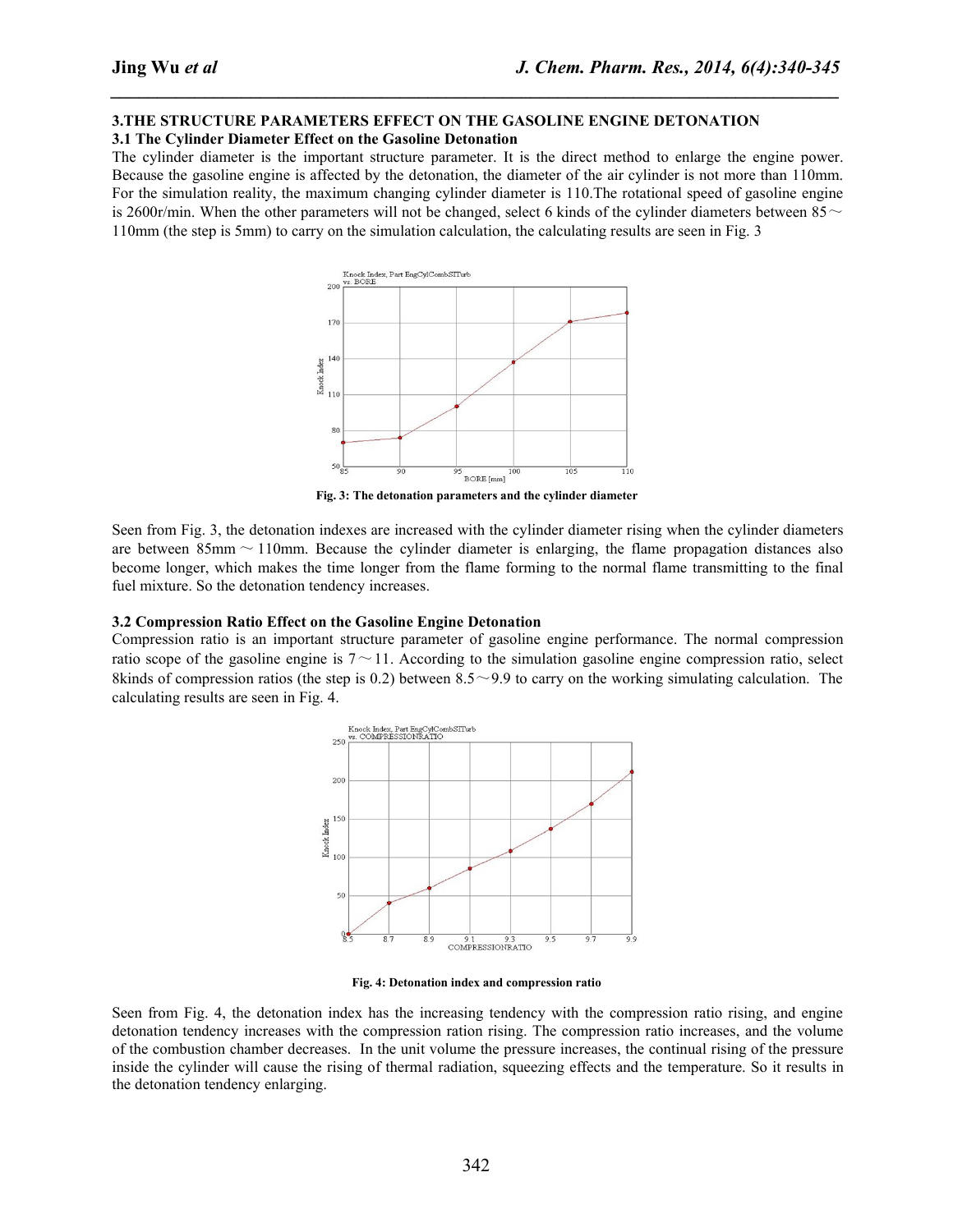## **4.OPERATION PARAMETERS EFFECTS ON GASOLINE ENGINE CYLINDER PRESSURE AND DETONATION.**

*\_\_\_\_\_\_\_\_\_\_\_\_\_\_\_\_\_\_\_\_\_\_\_\_\_\_\_\_\_\_\_\_\_\_\_\_\_\_\_\_\_\_\_\_\_\_\_\_\_\_\_\_\_\_\_\_\_\_\_\_\_\_\_\_\_\_\_\_\_\_\_\_\_\_\_\_\_\_*

### **4.1 Rotational Speed Effect on Gasoline Engine Detonation**

Rotational speed is one important operation parameter. In the conditions of the other parameters unchanging, select 8 kinds of rotational speed (the step is 500) between  $1100r/min \sim 4600r/min$  to carry on the simulation calculation. The calculating results are seen in Fig. 5:



**Fig. 5: detonation index and rotational speed**

Seen from Fig. 5, the detonation index is declined with the rising of the rotational speed. The higher the rotational speed is, the smaller the detonation index is. The rotational speed is rising; the time becomes less from the flame forming to the normal flame transmitting to the final fuel mixture; the rotational speed is rising, charging coefficient is declining, the maximum combustion pressure in the cylinder is decreasing, and the final fuel mixture temperature is also abating. The time becomes longer from the flame forming to the normal flame transmitting to the final fuel mixture. So the comprehensive result is that when the rotational speed is rising, the detonation tendency is declining.

#### **4.2 Ignition Advanced Angle Effect on the Detonation**

When the engine rotational speed is 2600r/min, the other conditions are not changed. Select 8 kinds of ignition advanced angle (the step is 1.5°CA) between -26°CA  $\sim$  -15.5°CA to carry on the simulation calculation. The calculating results are seen in Fig. 6.



**Fig. 6: The detonation index and the ignition advanced angle**

Seen from Fig. 6, the detonation indexes become large with the rising of the ignition advanced ignition angles and the detonation tendency becomes also large. With the rising of the ignition advanced angle, when the ignition pressure reaches to the maximum, the crank angle is more close to the upper dead point. Then the volume is reduced. The pressure becomes large when the maximum ignition pressure in the cylinder is increasing. The pressure function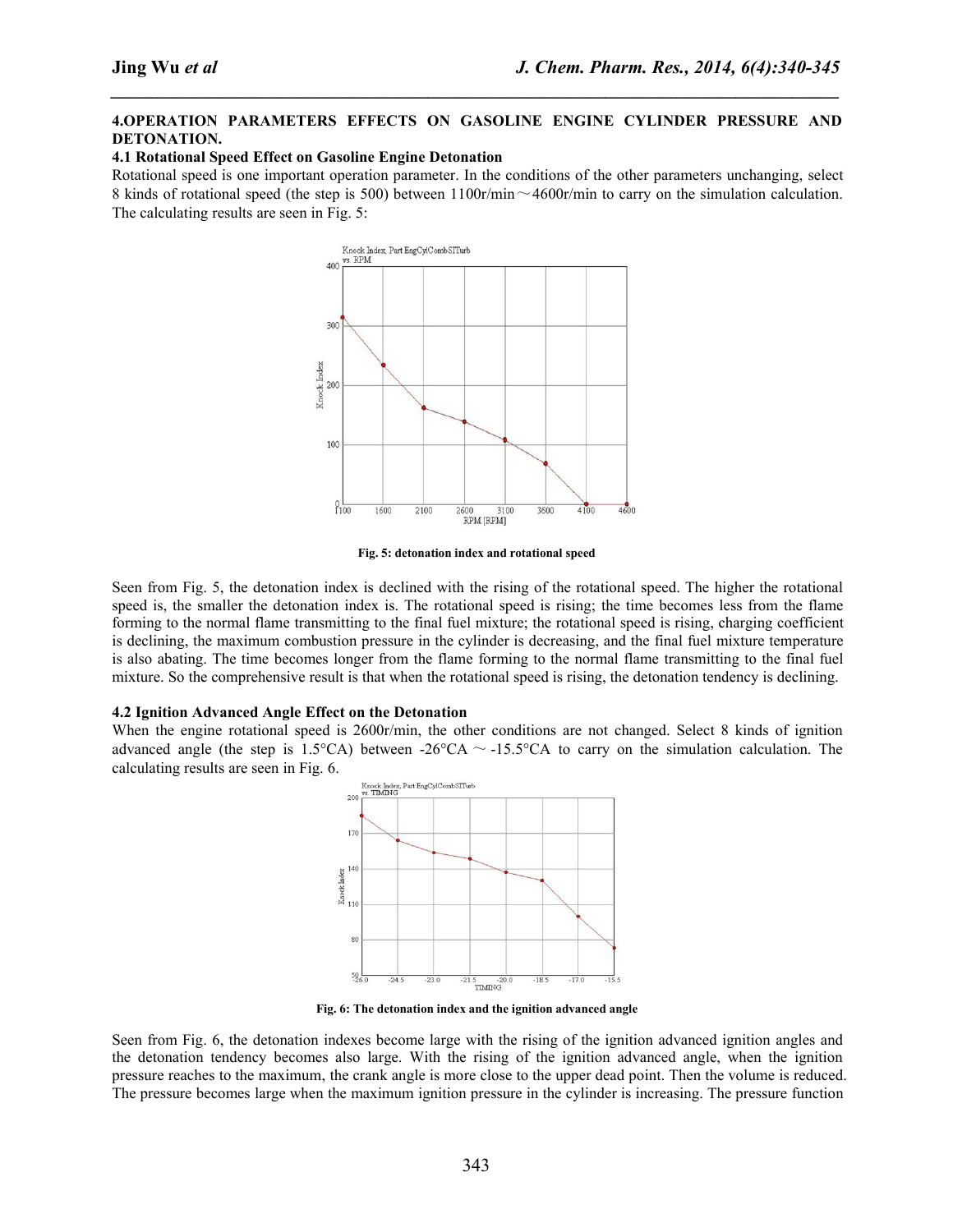power to the final mixture gas is rising, the temperature is increasing. The time is reduced from the flame forming to the normal flame transmitting to the final fuel mixture and then the detonation index is rising.

*\_\_\_\_\_\_\_\_\_\_\_\_\_\_\_\_\_\_\_\_\_\_\_\_\_\_\_\_\_\_\_\_\_\_\_\_\_\_\_\_\_\_\_\_\_\_\_\_\_\_\_\_\_\_\_\_\_\_\_\_\_\_\_\_\_\_\_\_\_\_\_\_\_\_\_\_\_\_*

## **4.3 The Gas Mixture Concentration Effect on the Cylinder Pressure and the Detonation**

Air-fuel ratio is used to control the density of the gas mixture. When the gasoline engine rotational speed is 2600r/min, in the conditions of the parameters unchanging, select 8 kinds of the air-fuel ratio (the step is 0.2) between11.9 $\sim$ 13.3 to carry on the simulation calculation. The calculation results are seen in Fig. 7.

Seen from Fig. 7, the detonation index is rising with the air-fuel ration increase and the detonation index is firstly rising and then reducing. The change of the air –fuel ratio (the change of the mixed gas concentration) will cause to change the flame transporting speed, the temperature between the flame and the gas cylinder wall, and the final fuel mixed gas. When the mixed gas is with high concentration, the flame transporting speed is high. The time becomes less from the flame forming to the normal flame transmitting to the final fuel mixture but the combustion lagging period time of the final fuel mixed gas from the flame forming center to the final mixed gas ignition becomes less. The test shows that the latter one have the main function, so the high concentrated mixed gas will help reduce the detonation tendency. At the same time, when the thin mixed gas reaches the maximum ignition pressure, the pressure is reduced and the temperature is also declined. The time from the flame center to the final ignition mixed gas ignition is increased, and the detonation tendency is reduced.



**Fig. 7: Detonation index and air-fuel ratio**

### **CONCLUSION**

(1)The detonation index of gasoline engine is increased with the cylinder diameter rising;

(2)When the compression ratio is more than 9.5, it is sharply rising.

(3)It is decreased with the rotational speed increase. Especially at a low speed, the detonation index is sharply decreasing with the rotational speed rising;

(4)It is reduced with ignition advance angle decreasing;

(5)Thick or thin mixed gasoline engine detonation indexes are all reducing and the detonation tendency is also decreasing.

#### **REFERENCES**

[1]Xudong Zhen, Yang Wang, Shuaiqing Xu. *Applied Energy*.**2012**, 92: 628-636.

[2]M.M. Ettefagh, M.H. Sadeghi, V. Pirouzpanah, H. Arjmandi Tash. *A parametric modeling approach ,Mechanical Systems and Signal Processing*. **2008**, 22 (6): 1495-1514.

[3]Yingai JIN, Qing GAO, Zhehao XUAN. *Journal of Combustion Science and Technology*. **2003**,9 (6 ): 521~524.

[4]Elaine S. Oran, Vadim N. Gamezo. *Combustion and Flame*. **2007**, 148( 1-2): 40-47.

[5]Xudong Zhen, Yang Wang, Shuaiqing Xu, Yongsheng Zhu. *Fuel*. **2013**, (103): 892-898.

[6]Gequn Shu, Jiaying Pan, Haiqiao Wei. *Applied Thermal Engineering*. **2013**, 51( 1-2): 1297-1306.

[7]Jian-ling Li, Wei Fan, Hua Qiu, Chuan-jun Yan, Yu-Qian Wang. *Aerospace Science and Technology.* **2010**, 14(3): 161–167.